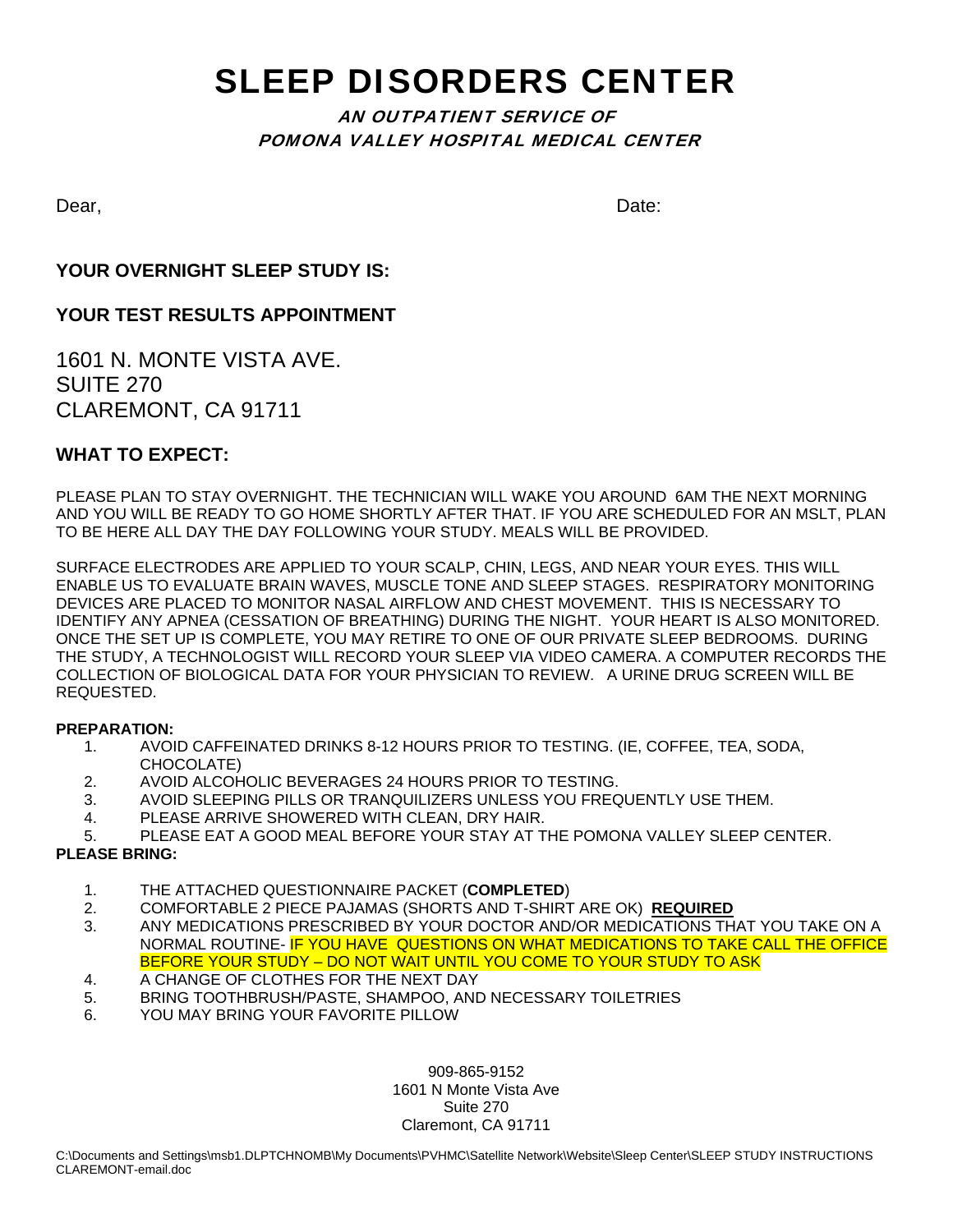# SLEEP DISORDERS CENTER

AN OUTPATIENT SERVICE OF POMONA VALLEY HOSPITAL MEDICAL CENTER

**If you have any questions or concerns or if we can make your stay at the Sleep Center more comfortable please call Kristin, Social Support Coordinator at 909-865-9152.** 

# **\*IF YOU HAVE AN UPPER RESPIRATORY INFECTION (EX. COUGHING, CONGESTION, FEVER, ETC.) PLEASE NOTIFY TO RESCHEDULE OR SPEAK WITH YOUR SLEEP PHYSICIAN.**

## **IN CASE OF EMERGENCY:**

# **TO REACH A PATIENT AFTER 8:00 P.M. OR BEFORE 7:00 A.M., CALL 909-630-7923**

*\*IF PATIENT IS UNDER 18 YEARS OF AGE A PARENT OR GUARDIAN MUST STAY FOR THE ENTIRE STUDY, A BED WILL BE PROVIDED\*\*PLEASE DO NOT BRING OTHER FAMILY MEMBERS TO STAY OVERNIGHT.* 

*WE TRY TO ACCOMMODATE LANGUAGE BARRIERS HOWEVER PLEASE CHECK IF YOU ARE SCHEDULED WITH SOMEONE WHO SPEAKS YOUR LANGUAGE. CURRENLY WE HAVE ALL ENGLISH SPEAKING TECHNICIANS AND ONE SPANISH SPEAKING TECHNICIAN. IF YOU ARE NOT PLACED WITH A TECH YOU CAN COMMUNICATE WITH, YOU ARE REQUIRED TO BRING SOMEONE WHO CAN TRANSLATE FOR YOU AND THAT PERSON WILL HAVE TO STAY OVERNIGHT WITH YOU.* 

# *DIRECTIONS TO OUR FACILITY:*

*FROM THE 10 FWY. EXIT MONTE VISTA AVE AND GO NORTH FOR 1.7 MILES. YOU WILL THEN GO PASSED FOOTHILL BLVD CONTINUING UP MONTE VISTA AVE 3 BLOCKS. WE WILL BE ON THE LEFT HAND SIDE.* 

*IF GOING EAST ON THE 210 TAKE THE BASELINE EXIT AND IT CURVES TO THE LEFT. TURN LEFT ON THE BRIDGE AND GO TO THE NEXT LIGHT WHICH IS MONTE VISTA AVE. TURN LEFT ON MONTE VISTA AVE. GO ABOUT ½ MILE AND YOU WILL SEE THE CLAREMONT CLUB ON THE RIGHT HAND SIDE. WE ARE IMMEDIATELY PAST THE CLAREMONT CLUB ON THE NEXT STREET.* 

*IF GOING WEST ON THE 210 TAKE THE BASELINE EXIT. IT WILL MERGE ONTO BASELINE. YOU WILL TAKE A LEFT AT MONTE VISTA AVE (NEXT LIGHT).. GO ABOUT ½ MILE AND YOU WILL SEE THE CLAREMONT CLUB ON THE RIGHT HAND SIDE. WE ARE IMMEDIATELY PAST THE CLAREMONT CLUB ON THE NEXT STREET.* 

*PLEASE GO AROUND TO THE BACK SIDE OF THE BUILDING AND USE THIS ENTRANCE. DO NOT USE THE ENTRANCE ON THE NORTH SIDE. RING THE DOORBELL AND THE TECH WILL ASK YOUR NAME AND LET YOU IN. ONCE UP ON THE SECOND FLOOR YOU WILL NEED TO PASS THE 1ST DOOR WITH THE SIGN TO SUITE 270 AND GO TO THE 2ND DOOR ON* 

> 909-865-9152 1601 N Monte Vista Ave Suite 270 Claremont, CA 91711